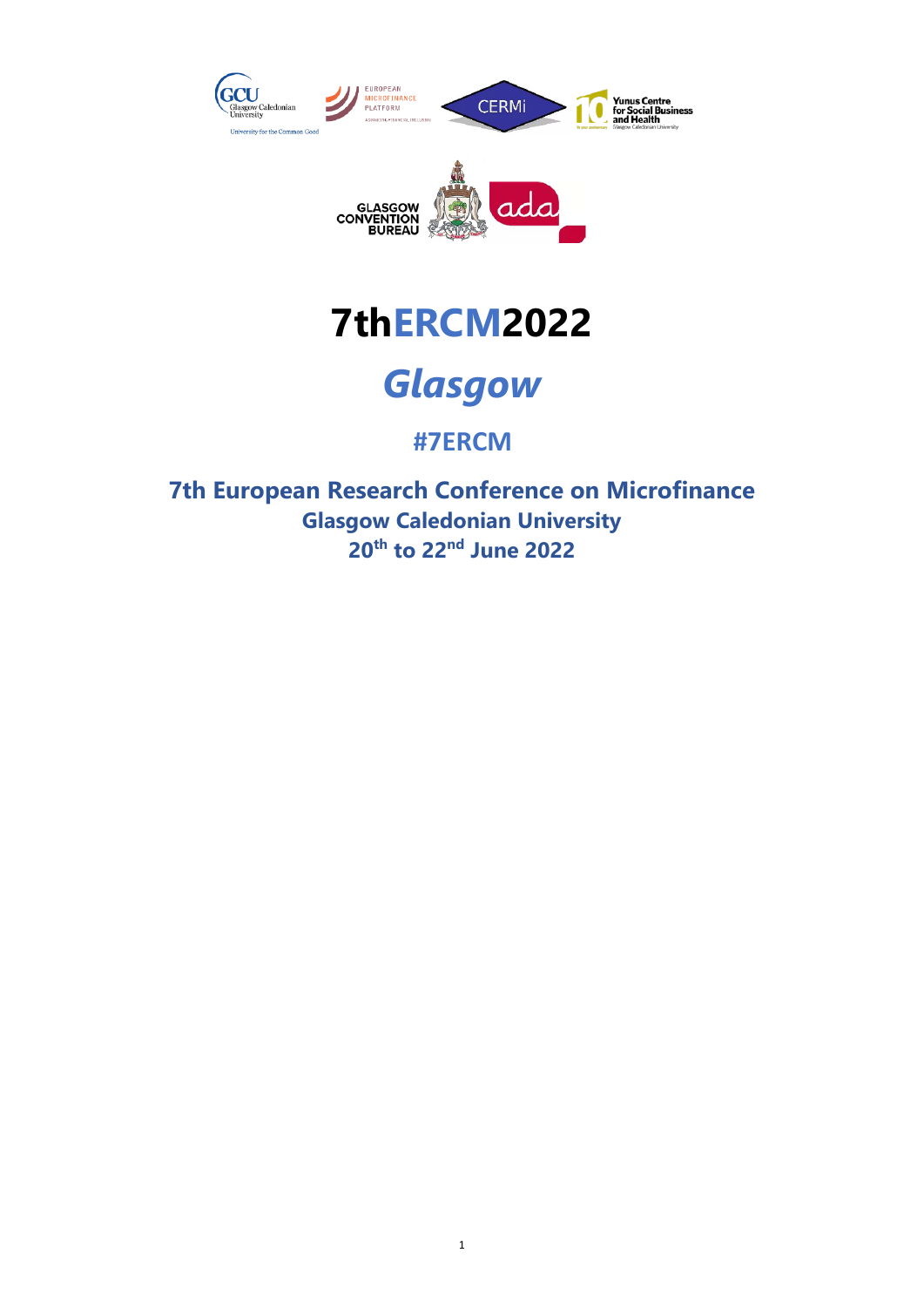### **Contents :**

Page

|                                               | rage |
|-----------------------------------------------|------|
|                                               |      |
| <b>Welcome from GCU</b>                       | 3    |
| <b>Welcome from the Conference Organisers</b> | 4    |
| <b>Covid-19 Guidelines</b>                    | 5    |
| <b>Conference Programme</b>                   | 6    |
| <b>Conference Speakers</b>                    | 9    |
| <b>Parallel Sessions- details programme</b>   | 10   |
| <b>Useful Information</b>                     | 20   |
| <b>Social Events and Maps</b>                 | 24   |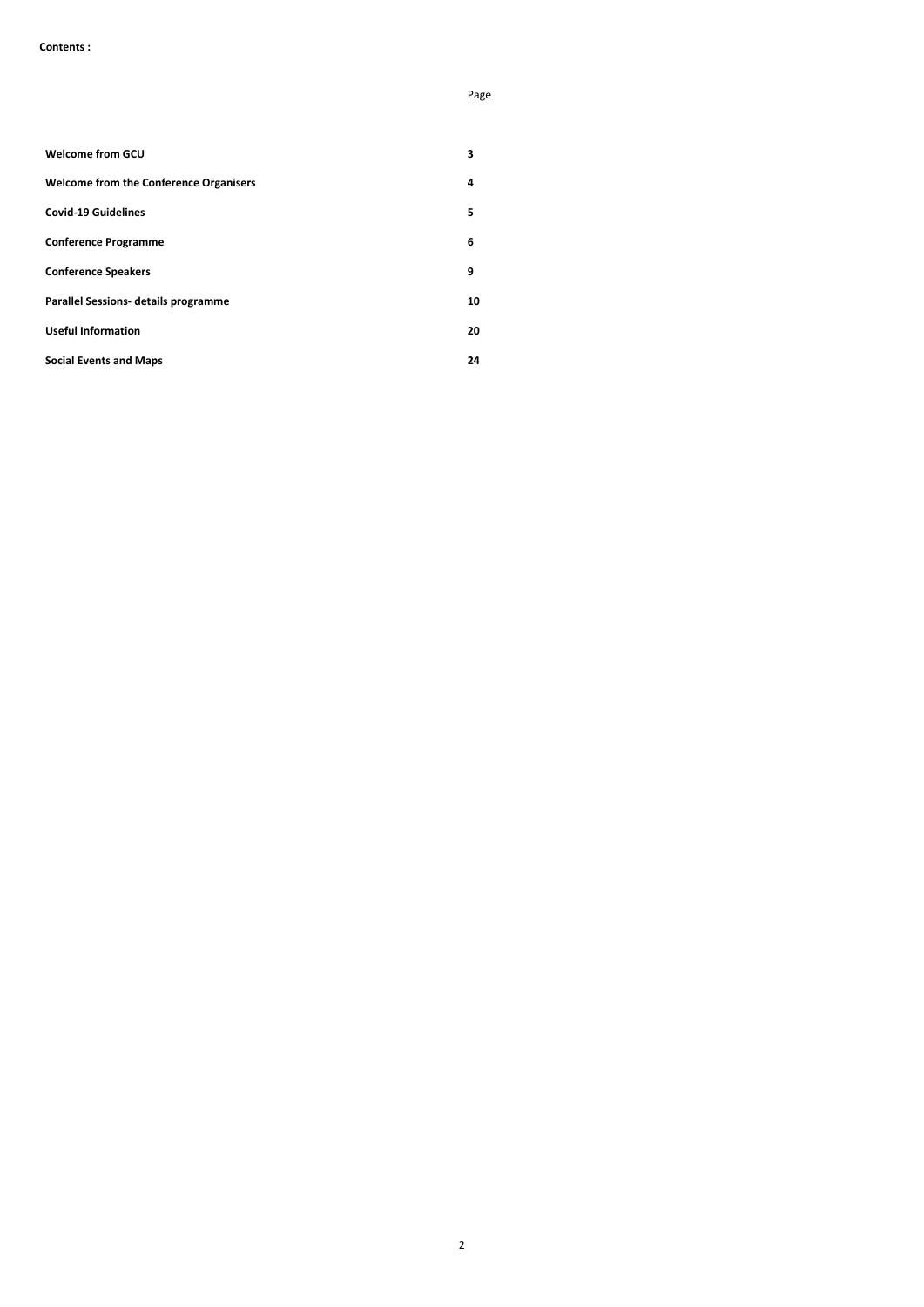Dear Friends and Colleagues,

It is a great privilege and pleasure to welcome you all to the *7th European Research Conference on Microfinance* that will be taking place from the 20<sup>th</sup> to the 22<sup>nd</sup> June 2022 in Glasgow Caledonian University, hosted by the Yunus Centre for Social Business and Health. We would like to thank the European Microfinance Platform (e-MFP) for its support and the Centre for European Research in Microfinance (CERMi) as conference co-organisers.



This edition of the conference, the first after the COVID-19 pandemic, will be focused on microfinance research priorities that are aligned with the United Nations Sustainable Development Goals (SDGs). Globally, current challenges are widespread, complex and interrelated and, in this context, it is relevant to better understand the role that microfinance can play on the path for recovery. For this, we will need to explore innovative research methods and forge collaborations that transcend disciplines and borders, involving a wide range of stakeholders.

As one of the first universities in the world to adopt the SDGs as a framework for our research strategy, GCU is on the frontline of tackling intersectional social and climate issues building on our proud tradition of supporting communities, locally and internationally, to deliver social impact.

GCU's Yunus Centre, proud conference host, conducts world-leading research to conceptualise and evidence ways that lives of individuals and communities can be improved through a better understanding of various community-based and health-focused initiatives, with a focus on microfinance.

Thank you for attending 7thERCM. We hope your time at the conference is productive and meaningful. We also hope that you'll be inspired by the agenda and networking opportunities, with delegates coming from over 30 countries, to contribute to a more sustainable, inclusive and just world.

We look forward to greeting you soon at Glasgow Caledonian University.

Best wishes,

*Prof. Olga Biosca, Conference Chair, on behalf of the 7thERCM GCU Organising Committee*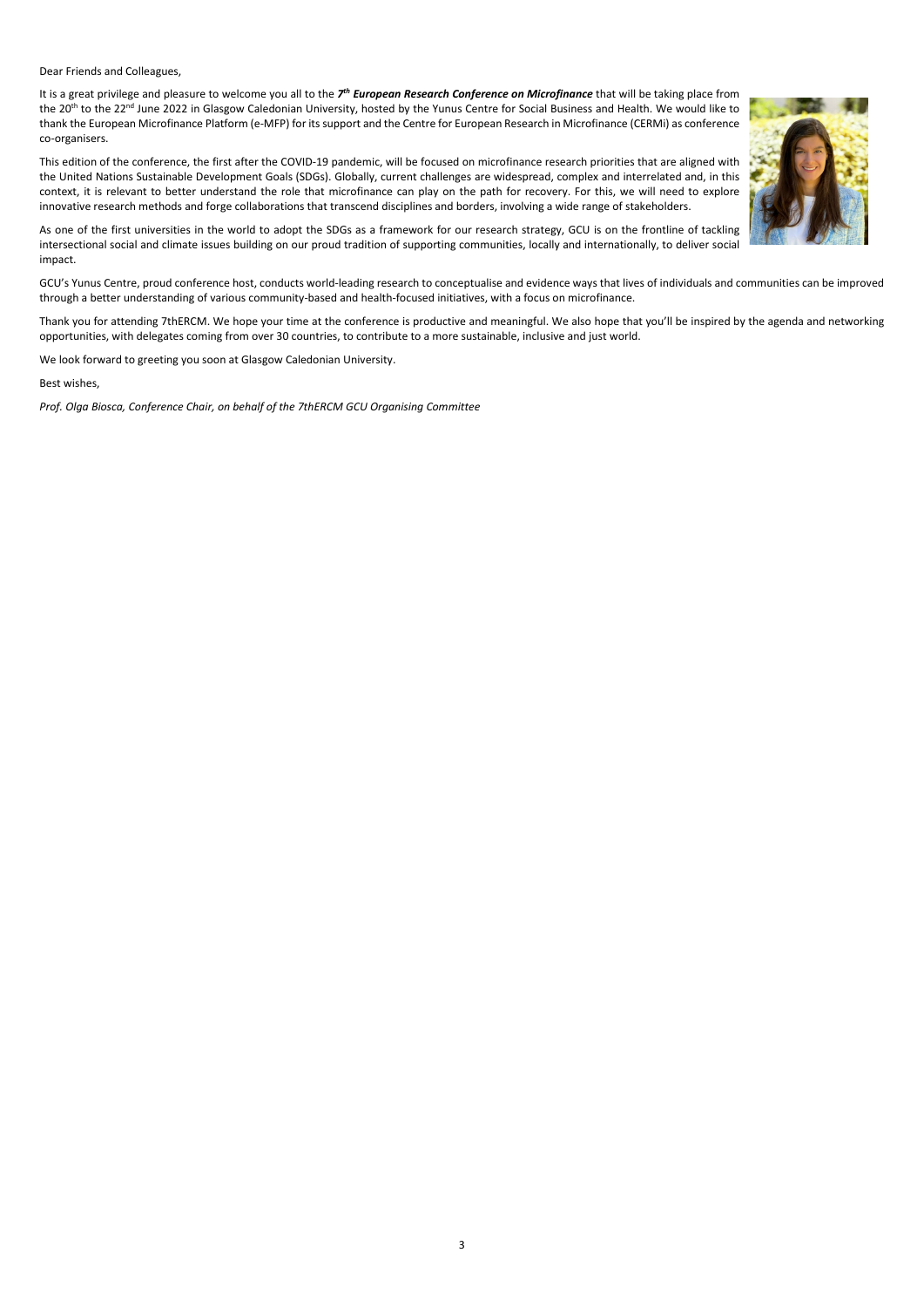### Dear Colleagues,

It is with great pleasure that we welcome you to the 7th European Research Conference on Microfinance organised by the Yunus Centre for Social Business & Health at Glasgow Caledonian University, with the support of the European Microfinance Platform (e-MFP) and the Centre for European Research in Microfinance (CERMi).

research that meaningfully influences the broader sector. Since its launch in 2009, the biennial European Research Conference on Microfinance has played a major role in bringing together researchers, academics, professionals and students - ensuring that the latest research is disseminated among both researchers and the broader financial inclusion community. We are very proud indeed to support it. We are also delighted to confirm our continued support for both the conference and the ERCM Best Graduate Paper Award for the coming years, thanks to the generous support of the Luxembourg government with whom we have just signed a new five year mandate.

e-MFP, with over 130 members from all geographic regions and specialisations, is the leading network of European organisations and individuals active in the financial inclusion sector in developing countries. e-MFP fosters activities which increase global access to affordable, quality, sustainable and inclusive financial services for the un(der)banked by driving knowledge-sharing, partnership development and innovation.



Our academic members are an important part of the e-MFP community, and we value their work and expertise enormously. By strengthening links among researchers and between them and other sector stakeholders, e-MFP aims to facilitate inclusive finance

Thank you to all those involved in the organisation of this event in the lovely city of Glasgow. We look forward to three days of exchange, dynamic discussion, and open dialogue and to spending time together (in person!) during the networking events, something which we know will be most welcome after the past two challenging years.

Warmest regards,

Christoph Pausch,

*e-MFP Executive Secretary*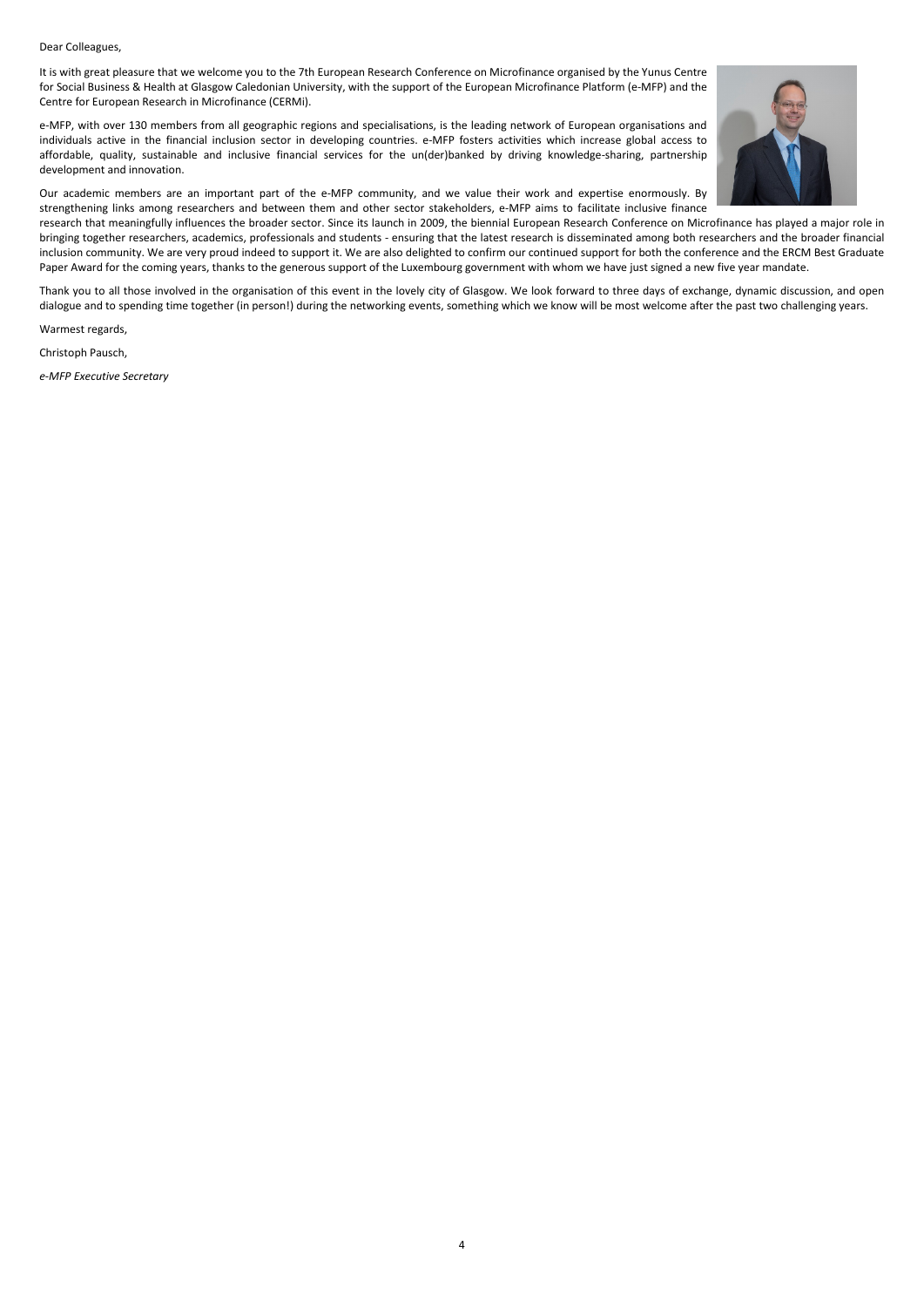# **Covid-19 Guidelines for being on campus**

### **What we would like our visitors to do when on campus**

- Respect others space and try and maintain a reasonable distance from others.
- Use the hand sanitisers available at the main entrance to the buildings and in the meeting room.
- For ventilation purposes, windows will be kept open so you may want to bring a cardigan or jumper.
- Wear a face covering in all buildings, except while eating and drinking or you are exempt. Please bring your own face covering however if you forget, we will be able to provide a disposable one. Please note that for the Conference we will not be expecting you to wear a face covering throughout the meeting unless you want to.
- In the main our one-way routes are no longer in place however where this is still in place such as a narrow corridor, please adhere to the directions as signposted.
- Use the stairs where possible. Lifts may be busy and priority should be given to those who cannot use the stairs and for the transport of heavy goods and materials
- Wash hands frequently and use sanitisation stations available as required.
- Please do not visit the campus if you or one of your household are unwell or experiencing any symptoms of Covid-19.
- If you feel unwell during your visit or within 7 days, please let your host know, to assist with our test and protect protocols as required.

### **Additional Information**

- Care should be taken to reasonably distance while using toilet facilities on campus.
- Distancing rules will not apply in the case of an emergency, where the immediate danger to life and limb is greater than the risk of catching of COVID-19.
- All stairwells can be used in an emergency. Try not to touch surfaces and when moving to the nearest fire assembly point and maintain social distancing as far as possible. You may be instructed to move further away from the fire assembly point.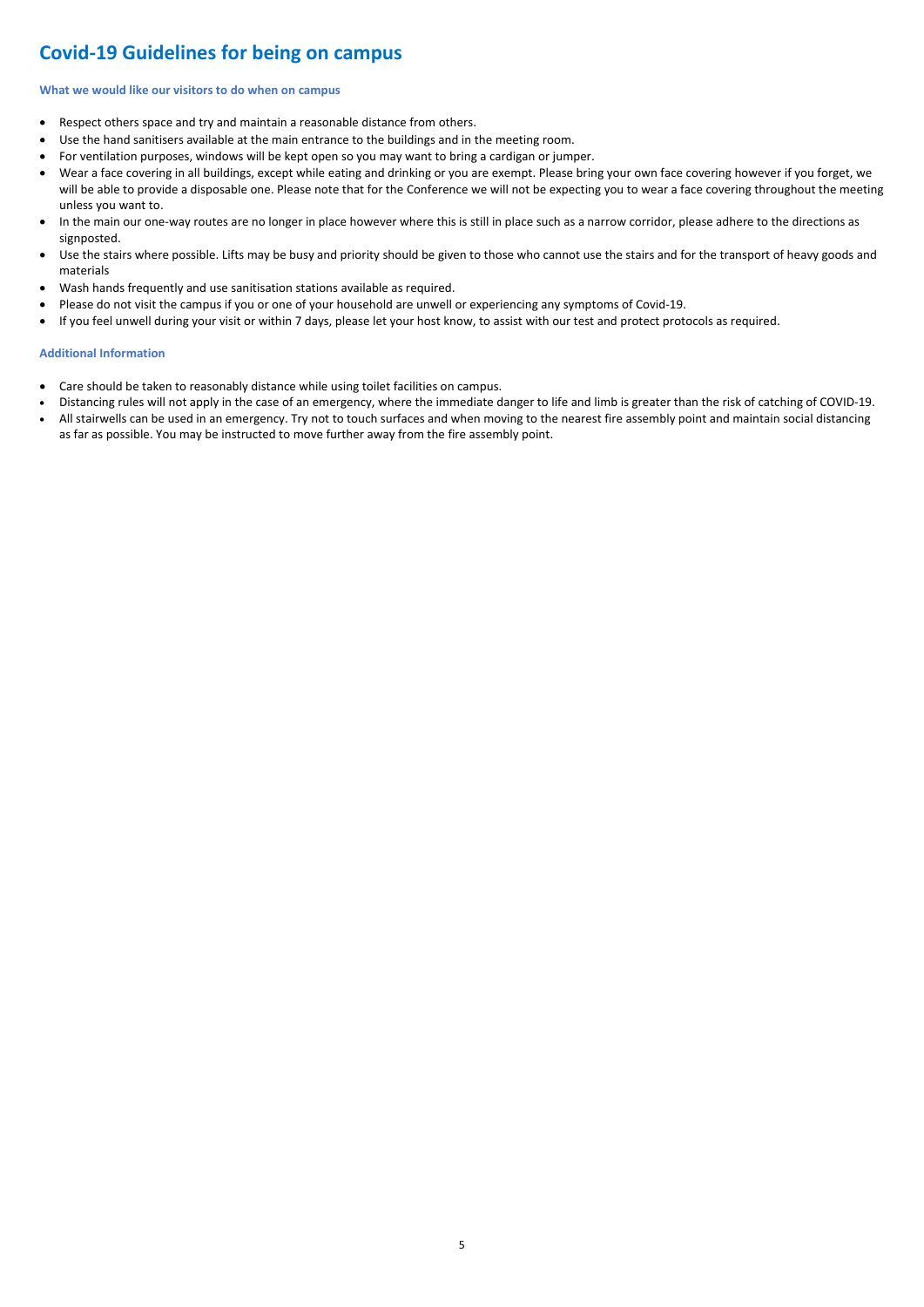**\* Sessions marked with an asterisk will take place in the Deeprose Lecture Theatre (A005), Govan Mbeki Building, GCU**

| Monday 20th June 2022 |                                         |                                                                                                                                                                                                                                                                                            |  |
|-----------------------|-----------------------------------------|--------------------------------------------------------------------------------------------------------------------------------------------------------------------------------------------------------------------------------------------------------------------------------------------|--|
| 8:30-9:00             | <b>Registration and</b><br>refreshments | Registration Ground floor desks, Refreshments First Floor Foyer, Centre for Executive Education (CEE)                                                                                                                                                                                      |  |
| $9:00-9:30$           | <b>Opening Ceremony *</b>               | Professor Rachel Baker, Director of the Yunus Centre for Social Business and Health, GCU<br>Mr. Christoph Pausch, Executive Secretary, e-MFP<br>Professor Muhammad Yunus, Nobel Peace Prize Laureate and Emeritus Chancellor GCU                                                           |  |
| 9:30-11:00            | Plenary *                               | Professor Robert Lensink, University of Groningen<br>Microfinance: state of the art and research agenda<br>Panelists: Professor Ariane Szafarz, CERMi, ULB, and Professor Marek Hudon, CERMi, ULB<br>Chair: Professor Olga Biosca, Yunus Centre, GCU                                       |  |
| 11:00-11:30           | <b>Refreshment Break</b>                | First Floor Foyer, Centre for Executive Education (CEE)                                                                                                                                                                                                                                    |  |
| 11:30-13:00           | <b>Parallel Sessions</b>                | Room details listed, see full programme                                                                                                                                                                                                                                                    |  |
| 13:00-14:00           | Lunch                                   | George Moore Building Restaurant                                                                                                                                                                                                                                                           |  |
| 14:00-16:00           | <b>Parallel Sessions</b>                | Room details listed, see full programme                                                                                                                                                                                                                                                    |  |
| 16:00-16:30           | <b>Refreshment Break</b>                | First Floor Foyer, Centre for Executive Education (CEE)                                                                                                                                                                                                                                    |  |
| 16:30-17:45           | <b>Best Graduate Paper</b><br>Award *   | Presentations of the two award finalists.<br>Panelists: Dr Britta Augsburg, Institute for Fiscal Studies, and Dr Knar Khachatryan, American University of Armenia<br>Chair: Dr Neil McHugh, Yunus Centre, GCU<br>Award presented by Dr Joana Afonso, Financial Inclusion Specialist, e-MFP |  |
| 19:00-20:30           | <b>Civic Reception</b>                  | <b>Glasgow City Chambers</b>                                                                                                                                                                                                                                                               |  |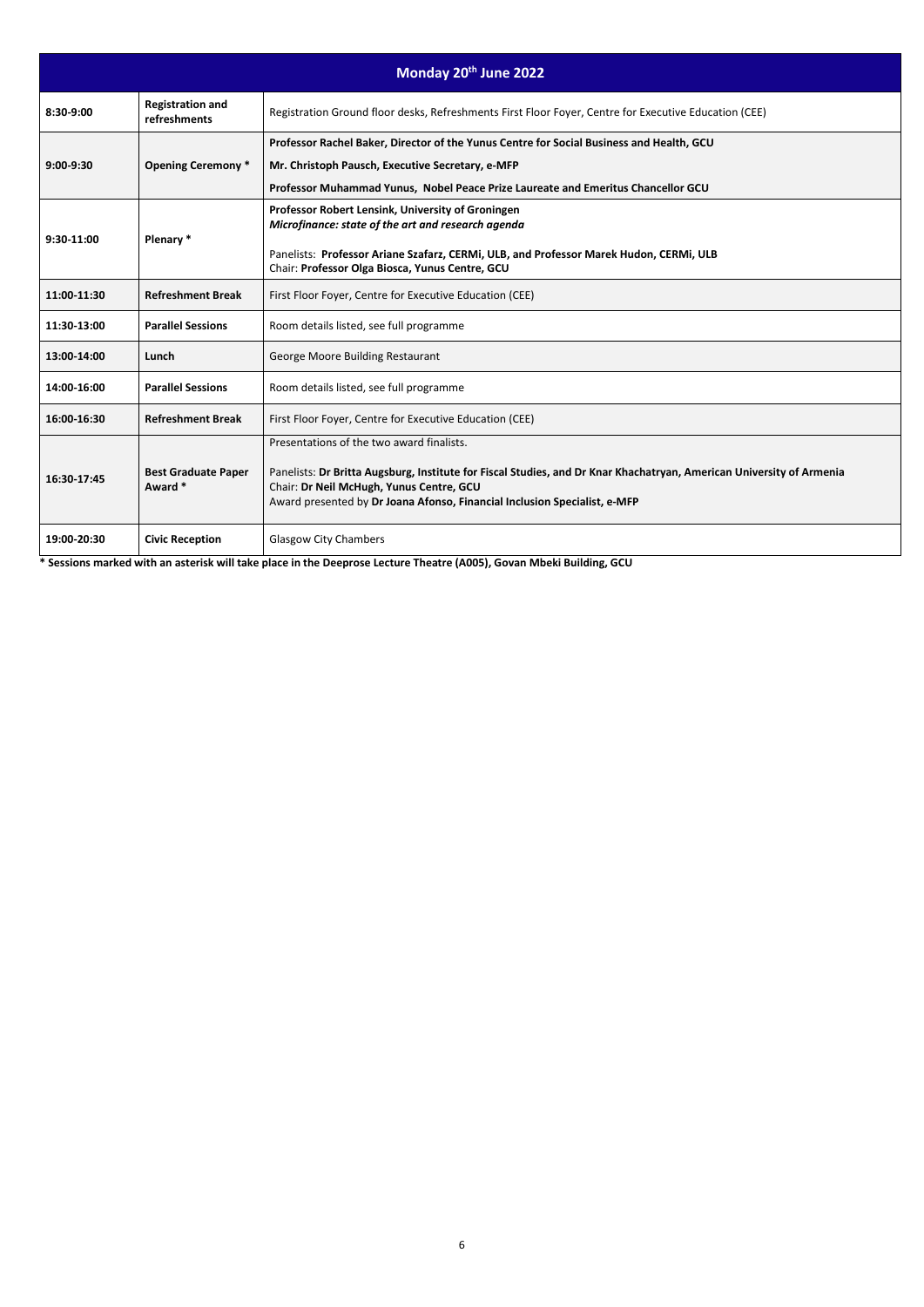| Tuesday 21st June 2022 |                                         |                                                                                                                                                                                                                                                                                                                                                 |  |
|------------------------|-----------------------------------------|-------------------------------------------------------------------------------------------------------------------------------------------------------------------------------------------------------------------------------------------------------------------------------------------------------------------------------------------------|--|
| 8:30-9:00              | <b>Registration and</b><br>refreshments | First Floor Foyer, Centre for Executive Education (CEE)                                                                                                                                                                                                                                                                                         |  |
| $9:00-11:00$           | <b>Parallel Sessions</b>                | Room details listed, see full programme                                                                                                                                                                                                                                                                                                         |  |
| 11:00-11:30            | <b>Refreshment Break</b>                | First Floor Foyer, Centre for Executive Education (CEE)                                                                                                                                                                                                                                                                                         |  |
| 11:30-13:00            | Plenary *                               | Dr. Caroline Hossein, University of Toronto Scarborough<br>Understanding Politicized Finance: Identities, Politics and the Quest for Inclusion in the Black Americas<br>Panelists: Dr. Anastasia Cozarenco, Montpellier Business School, and Dr. Bert D'Espallier, KU Leuven<br>Chair: Dr. Lucia Dalla Pellegrina, University of Milano-Bicocca |  |
| 13:00-14:00            | Lunch                                   | George Moore Building Restaurant                                                                                                                                                                                                                                                                                                                |  |
| 14:00-16:00            | <b>Parallel Sessions</b>                | Room details listed, see full programme                                                                                                                                                                                                                                                                                                         |  |
| 16:00-16:30            | <b>Refreshment Break</b>                | First Floor Foyer, Centre for Executive Education (CEE)                                                                                                                                                                                                                                                                                         |  |
| 16:30-18:00            | Plenary *                               | Professor Mario L. Small, Columbia University<br><b>Financial Institutions, Neighbourhoods and Racial Inequality</b><br>Panelists: Dr. Mathilde Bauwin, ADA Luxembourg, and Professor Cam Donaldson, GCU<br>Chair: Professor Laura Viganò, University of Bergamo                                                                                |  |
| 19:00-late             | <b>Conference Dinner</b>                | Grand Central Hotel, Glasgow City Centre                                                                                                                                                                                                                                                                                                        |  |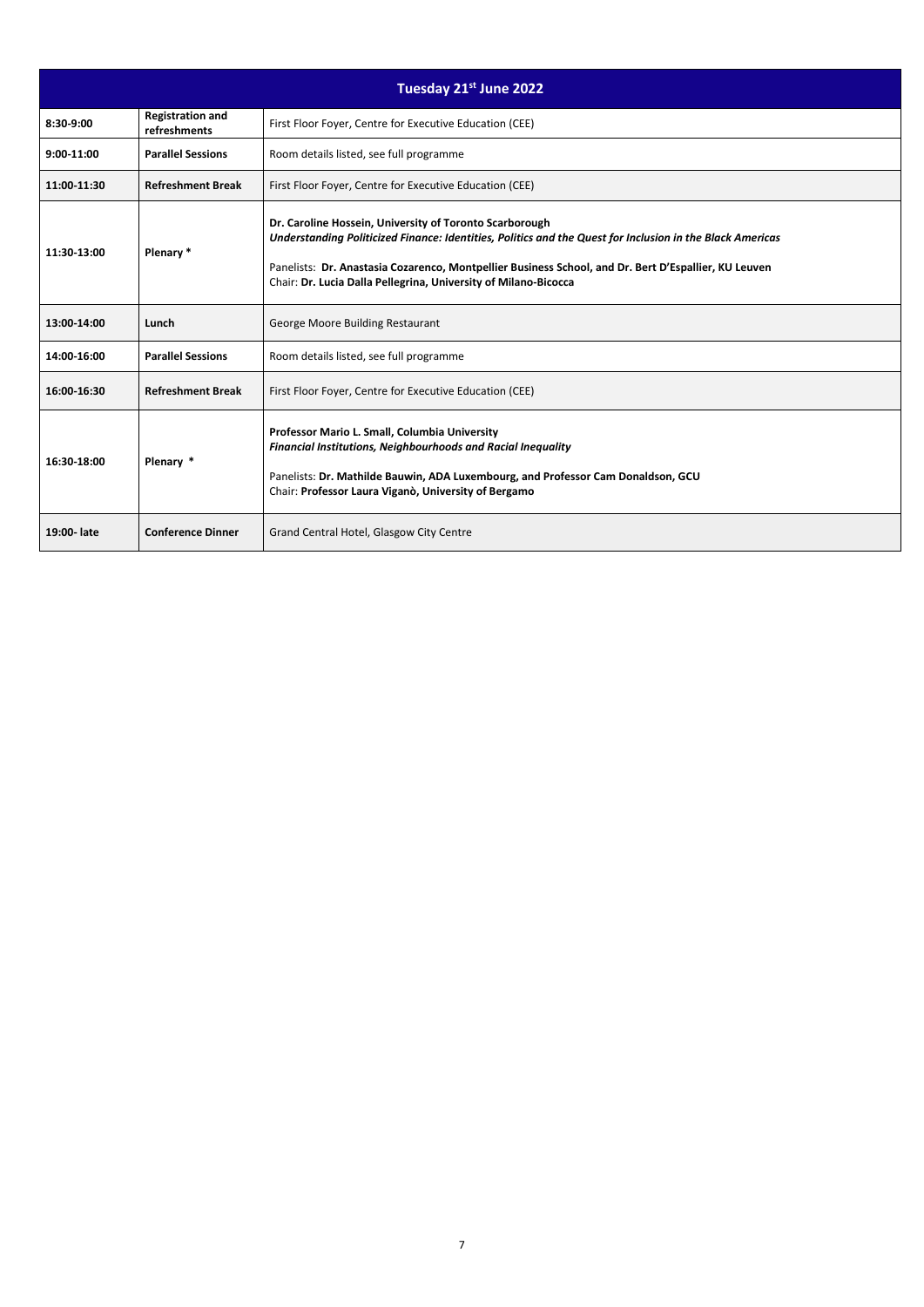| Wednesday 22 <sup>nd</sup> June 2022 |                                         |                                                                                                                                                                                                                                                                                                                                                                                                                                               |  |
|--------------------------------------|-----------------------------------------|-----------------------------------------------------------------------------------------------------------------------------------------------------------------------------------------------------------------------------------------------------------------------------------------------------------------------------------------------------------------------------------------------------------------------------------------------|--|
| 8:30-9:00                            | <b>Registration and</b><br>refreshments | First Floor Foyer, Centre for Executive Education (CEE)                                                                                                                                                                                                                                                                                                                                                                                       |  |
| $9:00-11:00$                         | <b>Parallel Sessions</b>                | Room details listed, see full programme                                                                                                                                                                                                                                                                                                                                                                                                       |  |
| 11:00-11:30                          | <b>Refreshment Break</b>                | First Floor Foyer, Centre for Executive Education (CEE)                                                                                                                                                                                                                                                                                                                                                                                       |  |
| 11:30-13:00                          | Plenary *                               | Dr. Davide Forcella (Climate and Biodiversity Inclusive Finance Institute, YAPU Solutions, e-MFP GICSF-AG, CERMi) and<br>Dr. Natalia Realpe Carrillo (HEDERA Sustainable Solutions, IASS, e-MFP GICSF-AG)<br><b>Green inclusive Finance</b><br>Panelists: Emanuella Christensen, GCU; Dr. Frédéric Huybrechs, University of Antwerp; Howard Miller, Center for Financial<br>Inclusion; and Usman Modibbo, GCU<br>Chair: Dr. Karin Helwig, GCU |  |
| 13:00                                | <b>Brown Bag Lunch</b>                  | First Floor Foyer, Centre for Executive Education (CEE)                                                                                                                                                                                                                                                                                                                                                                                       |  |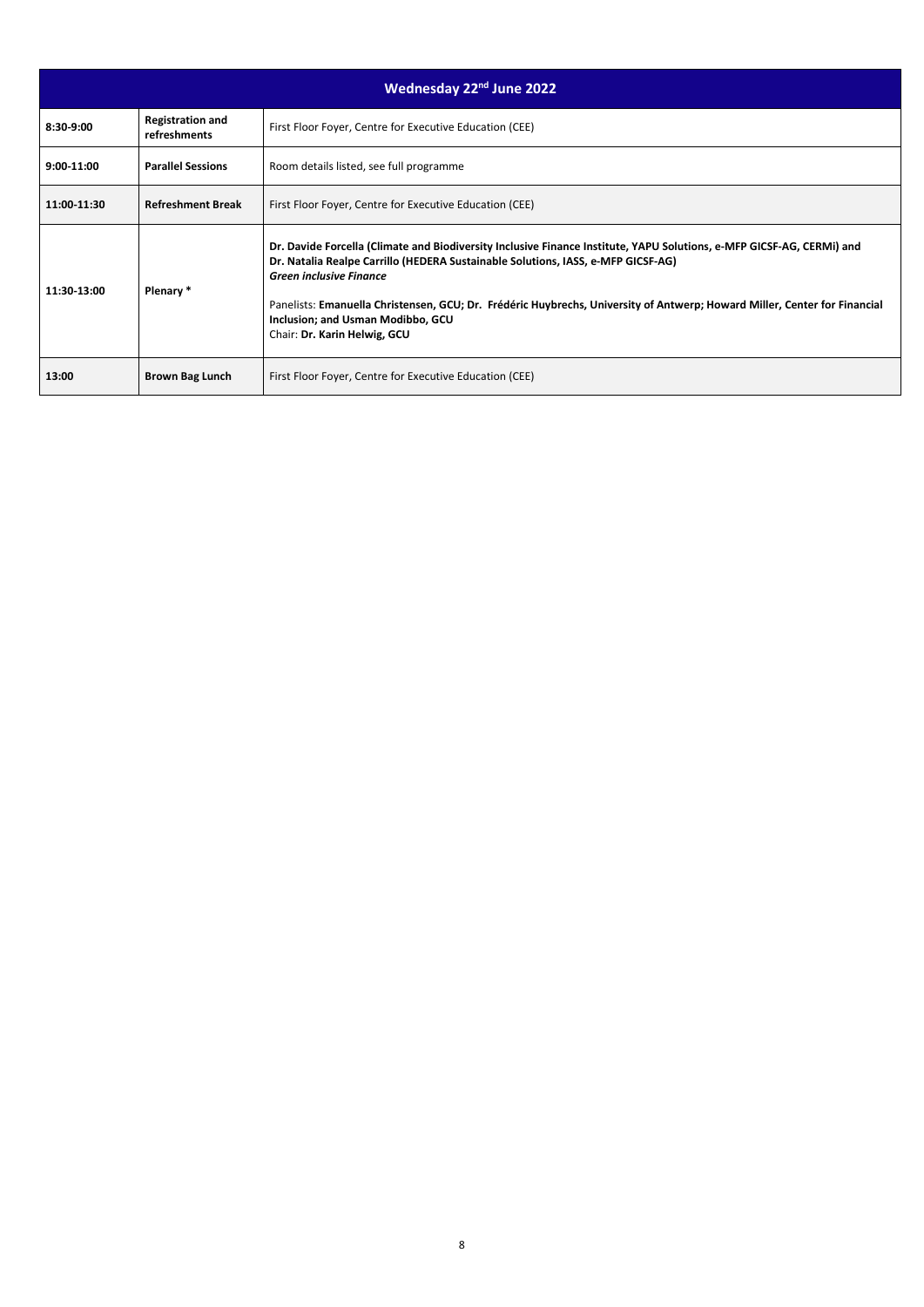### **Conference Keynote Speakers**



*Professor Muhammad Yunus*(he/him), International anti-poverty campaigner and Nobel Peace Prize winner, isthe founder of the Grameen Bank, a global movement dedicated to eradicating poverty through microlending to those with the very least in society, and he is an inspiration to young people around the world to devote themselves to social causes.

*Professor Mario L Small* (he/him), Quetelet Professor of Social Science at Columbia University. A University of Bremen Excellence Chair, and an elected member of the American Academy of Arts and Sciences, the American Academy of Political and Social Sciences, and the Sociological Research Association, Small has published award-winning articles and books on urban poverty, social inequality, personal networks, and the relationship between qualitative and quantitative methods.





*Dr Caroline Shenaz Hossein,* (she/her/elle) is Associate Professor of Global Development at the University of Toronto and Founder of Diverse Solidarity Economies (DiSE) Collective. She currently holds an Ontario Early Researcher Award (2018-2023) and her work has been funded by Social Science and Humanities Research Council of Canada. She holds a PhD in Political Science (University of Toronto); MPA (Cornell); LL.B (University of Kent, UK), and a BA (Saint Mary's University, Halifax). Dr. Hossein is on the global board to the International Association of Feminist Economics, advisor at Oxford University Press, and on the editorial boards of Kerala University'sJournal of Polity & Society, and the U.N. Task Force for the Social and Solidarity Economy.

*Professor Robert Lensink* (he/him)**,** is a development economist, with specific research interests covering Gender Studies, Impact Analyses, Microfinance, and Rural Development. He is Vice-Dean Research and Professor of Finance at the Faculty of Economics and Business (FEB), University of Groningen (UG), and a "Professor Extraordinary" at the University of Stellenbosch, South Africa. Robert has a wide international network and is associated with several universities, networks and research centres.

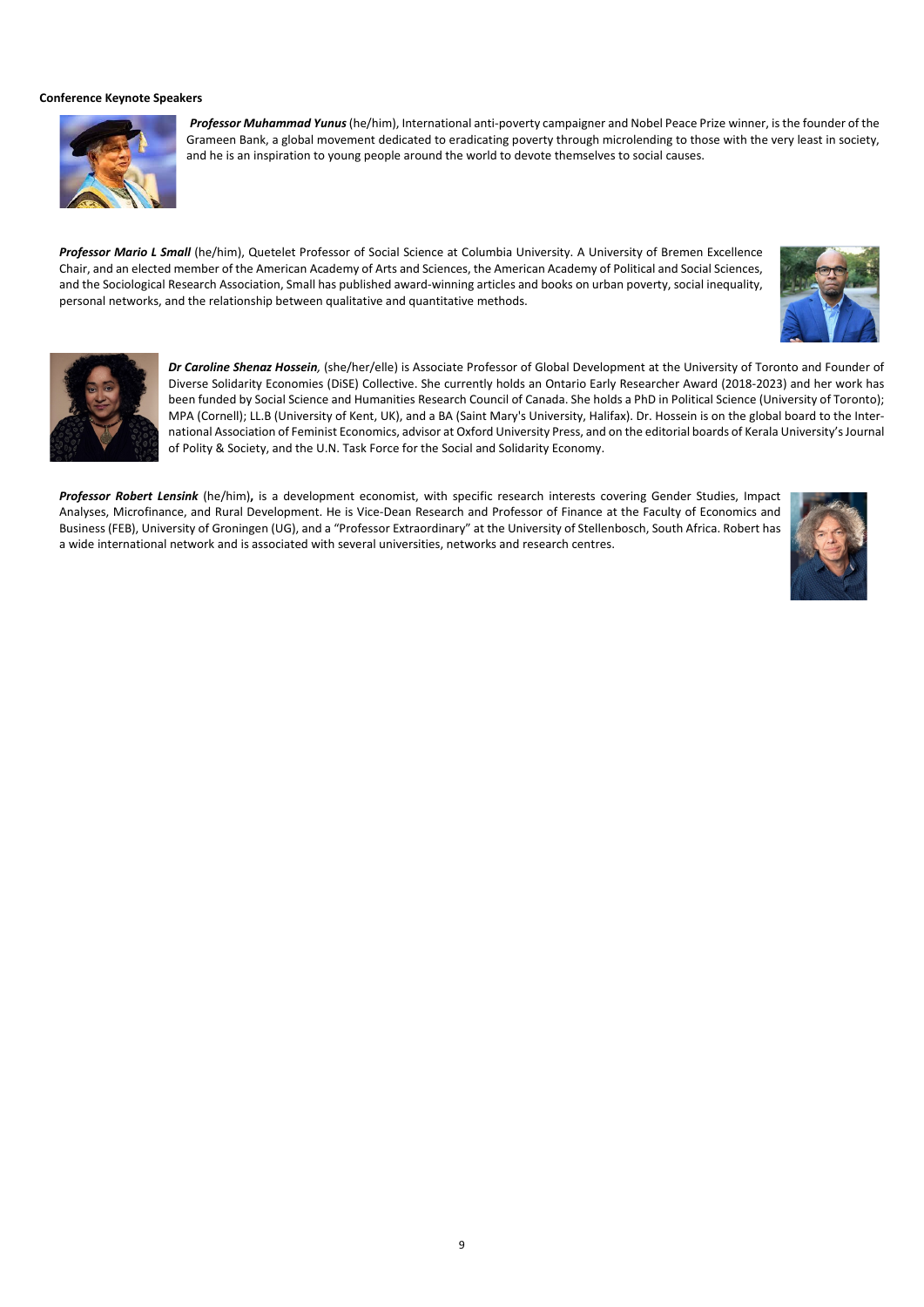## **Parallel Sessions**

# **Monday 20th June 2022 11:30-13:00**

| Session: Measuring microfinance performance and ATLAS database |                                                        |                                                                                                                                                                                                                                  |                                            |
|----------------------------------------------------------------|--------------------------------------------------------|----------------------------------------------------------------------------------------------------------------------------------------------------------------------------------------------------------------------------------|--------------------------------------------|
| <b>Room: CEE1</b>                                              | Chair(s): Dr Enrico Bellazzecca, Politécnico di Milano |                                                                                                                                                                                                                                  |                                            |
|                                                                |                                                        |                                                                                                                                                                                                                                  |                                            |
| ID                                                             | Speaker(s)                                             | <b>Title</b>                                                                                                                                                                                                                     | <b>Affiliation speaker(s)</b>              |
| 108                                                            | Alasdair Lindsay-<br>Walters                           | Presenting the ATLAS database                                                                                                                                                                                                    | <b>MFR</b>                                 |
| 88                                                             | Mr Samir Selim                                         | The Impact of Microfinance on Income Inequality in Latin America                                                                                                                                                                 | Universidad Autónoma de Madrid             |
| 95                                                             | Miss Deborah Umba<br>Ngoyi                             | Trade-off between social and financial performance of MFIs: an<br>explanatory study using a multidimensional approach of the<br>social performance                                                                               | UMons/CERMi                                |
|                                                                | Session: Institutional issues and governance (1)       |                                                                                                                                                                                                                                  |                                            |
| <b>Room: CEE8</b>                                              | Chair(s): Ms Elena Magli, GCU                          |                                                                                                                                                                                                                                  |                                            |
|                                                                |                                                        |                                                                                                                                                                                                                                  |                                            |
| ID                                                             | Speaker(s)                                             | <b>Title</b>                                                                                                                                                                                                                     | <b>Affiliation speaker(s)</b>              |
| 62                                                             | Dr Mohshin Habib                                       | The Role of Regulation in Microfinance Institution Governance                                                                                                                                                                    | Laurentian University of Canada            |
| 45                                                             | Dr Knar Khachatryan                                    | Are all deposits products in the microfinance world created<br>equal?                                                                                                                                                            | American University of Armenia             |
| 75                                                             | Dr Samuel Anokye<br>Nyarko                             | Performance Trade-offs in Social Enterprises: The Moderating<br>Effect of Board Gender Diversity in Microfinance Organizations                                                                                                   | Montpellier Business School                |
|                                                                | <b>Session: Non-Financial Services</b>                 |                                                                                                                                                                                                                                  |                                            |
|                                                                | Chair(s): Dr Neil McHugh, GCU                          |                                                                                                                                                                                                                                  |                                            |
| <b>Room: CEE7</b>                                              |                                                        |                                                                                                                                                                                                                                  |                                            |
| ID                                                             | Speaker(s)                                             | <b>Title</b>                                                                                                                                                                                                                     | <b>Affiliation speaker(s)</b>              |
| 24                                                             | Dr Karina Salinas Solís                                | Effects of Financial Education Training on the economic wellbeing<br>of social business                                                                                                                                          | Universidad Autónoma de Baja California    |
| 76                                                             | Ms Marie Louise<br>Nzayisenga                          | Understanding the Role of Financial Literacy on the Performance<br>of Women-owned Micro and Small Businesses in Rwanda                                                                                                           | University of Mons                         |
| 101                                                            | Pete Parissetti in lieu of<br>Dr Annie Wang            | How MFIs can vaccinate millions - exploring the power of Public<br>Private Partnerships (PPPs) and Equitas' role in expediting COVID-<br>19 immunization efforts in vulnerable communities in the COVID-<br>19 pandemic in India | <b>Opportunity International Australia</b> |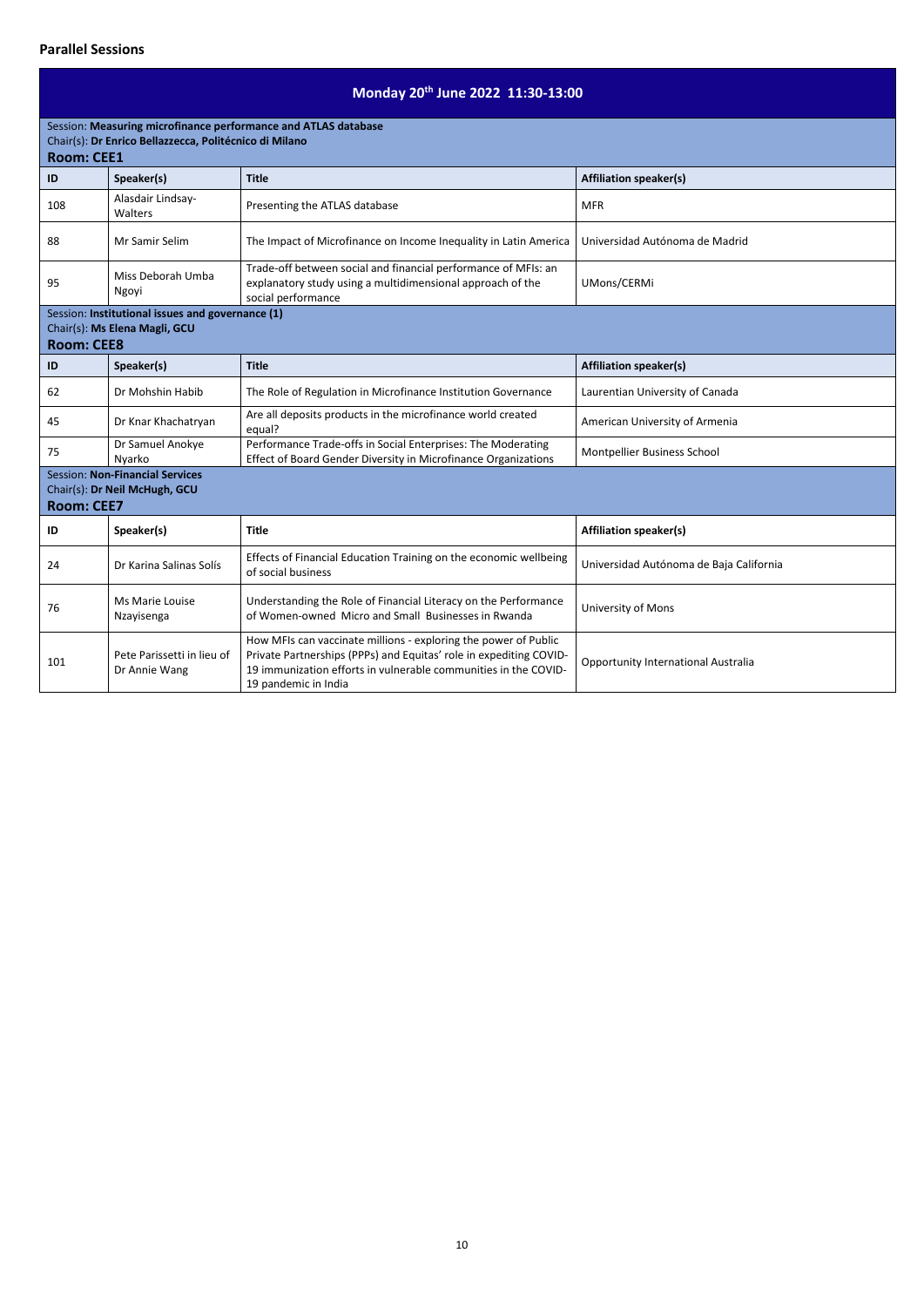# **Monday 20th June 2022 14:00-16:00**

Session: **Markets, policies and regulation (1)** Chair(s): **Dr Pål M Vik, University of Salford**

|     | <b>Room: CEE1</b>                                                                                                                                |                                                                                                                                                          |                                                    |  |
|-----|--------------------------------------------------------------------------------------------------------------------------------------------------|----------------------------------------------------------------------------------------------------------------------------------------------------------|----------------------------------------------------|--|
| ID  | Speaker(s)                                                                                                                                       | <b>Title</b>                                                                                                                                             | <b>Affiliation speaker(s)</b>                      |  |
| 33  | Dr Cécile Godfroid                                                                                                                               | Supporting Microfinance via Professional Associations: Analysis of<br>the Tanzanian Case through the Lens of Ostrom's Institutional<br>Design Principles | UMONS-CERMI                                        |  |
| 34  | <b>Prof Ricardo Gomes</b><br>Ms Erika Lisboa                                                                                                     | Public Policies for Financial Inclusion: a systematic literature<br>review                                                                               | <b>FGV EAESP</b><br><b>FGV EAESPE</b>              |  |
| 42  | Dr Andressa Jarletti<br>Gonçalves de Oliveira                                                                                                    | PROMOTING CAPABILITIES WITH MICROCREDIT REGULATION                                                                                                       | Pontifícia Universidade Católica do Paraná (PUCPR) |  |
| 105 | Dr Feruza Yodgorova                                                                                                                              | Bank and non-bank microfinance institutions: fierce competitors<br>or strategic partners?                                                                | Westminster International University in Tashkent   |  |
|     | Session: Gender perspectives in microfinance (1)<br>Chair(s): Dr Maricruz Lacalle-Calderon, Autonomous University of Madrid<br><b>Room: CEE8</b> |                                                                                                                                                          |                                                    |  |
| ID  | Speaker(s)                                                                                                                                       | <b>Title</b>                                                                                                                                             | <b>Affiliation speaker(s)</b>                      |  |
| 8   | Prof Arvind Ashta                                                                                                                                | Women empowerment: gender bias in the financial institutions<br>of developing countries                                                                  | <b>Burgundy School of Business</b>                 |  |
| 9   | Dr Britta Augsburg                                                                                                                               | To invest or not to invest in sanitation: the role of intra-<br>household gender differences in perceptions and bargaining<br>power                      | The Institute for Fiscal Studies                   |  |
| 20  | Dr Anastasia Cozarenco                                                                                                                           | Intersectional Bias in Prosocial Lending: Methods and Application<br>to Microcredit                                                                      | Montpellier Business School                        |  |
| 39  | Miss Fatma Ibrahim                                                                                                                               | The Financial Diaries of refugee women in the UK: managing<br>volatility and coping with continuous uncertainty.                                         | The Yunus Centre for Social Business and Health    |  |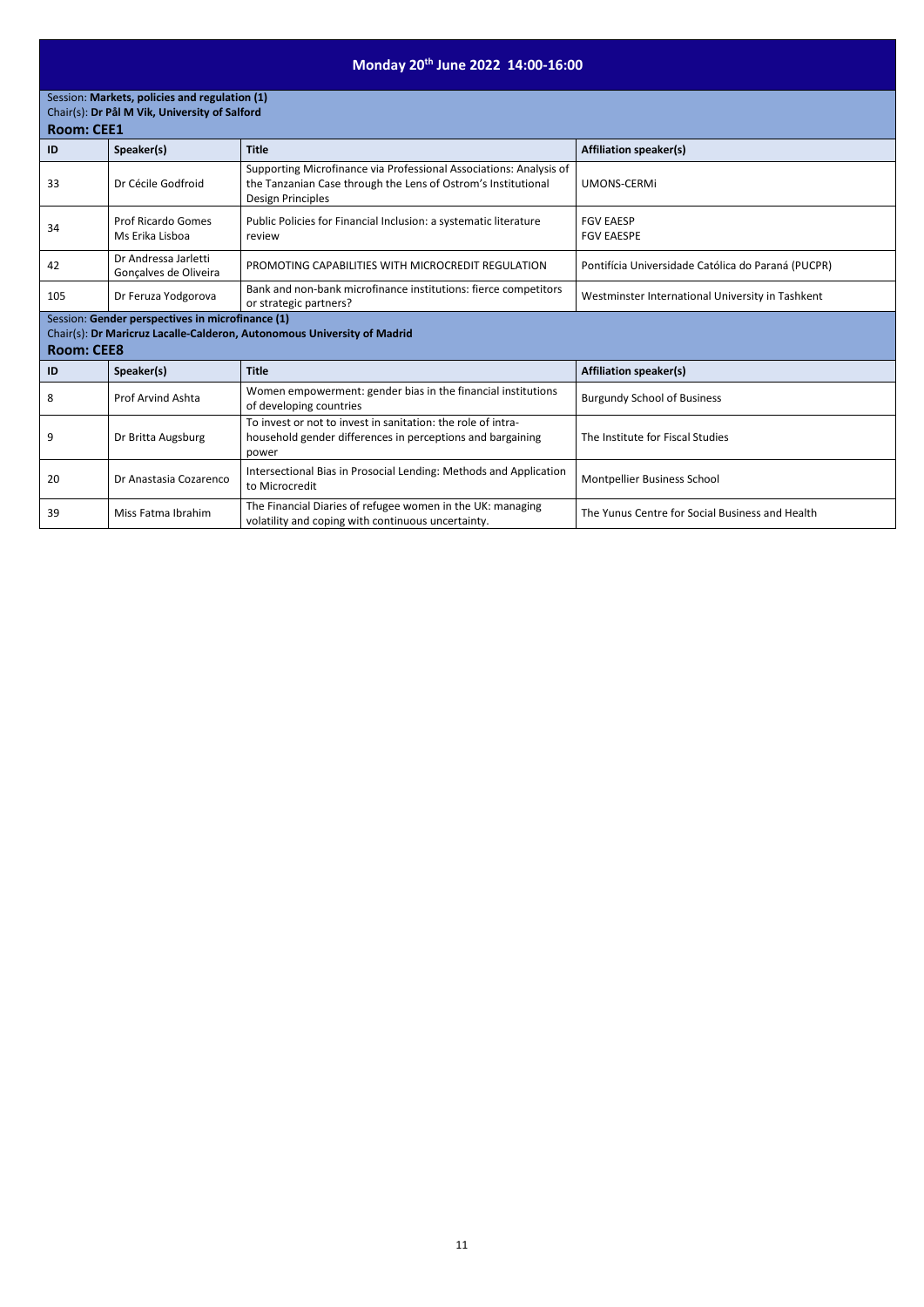| Session: Institutional issues and governance (2)<br>Chair(s): Prof Niels Hermes, University of Groningen |                                |                                                                                                                                                                                                                         |                                                                                                                  |  |
|----------------------------------------------------------------------------------------------------------|--------------------------------|-------------------------------------------------------------------------------------------------------------------------------------------------------------------------------------------------------------------------|------------------------------------------------------------------------------------------------------------------|--|
| <b>Room: CEE6</b>                                                                                        |                                |                                                                                                                                                                                                                         |                                                                                                                  |  |
| ID                                                                                                       | Speaker(s)                     | <b>Title</b>                                                                                                                                                                                                            | <b>Affiliation speaker(s)</b>                                                                                    |  |
| 11                                                                                                       | Mr Charles Belanger            | Paradigm shifts in microfinance organization function and gov-<br>ernance. A case study: IT solutions for the performance manage-<br>ment of field staff in three microfinance institutions in Sub-Sa-<br>haran Africa. | International Training Center of the ILO (ITCILO) - Belanger-<br>Consulting                                      |  |
| 79                                                                                                       | Mr Murhula Cubaka<br>Patrick   | The psychological ownership in financial cooperatives : Do formal<br>ownership rights matter?                                                                                                                           | University of Mons (Belgium) and Catholic University of<br>Bukavu (DR Congo)                                     |  |
| 96                                                                                                       | Miss Eline Van der<br>Auwera   | Achieving double bottom line performance in hybrid organisa-<br>tions. A machine learning approach.                                                                                                                     | KULeuven                                                                                                         |  |
| 64                                                                                                       | Dr Annika Mueller              | Uptake, Use, and Impact of Islamic Savings: Evidence from a Field<br><b>Experiment in Pakistan</b>                                                                                                                      | Department of Economics, Econometrics and Finance, Faculty<br>of Economics and Business, University of Groningen |  |
| Session: Financial inclusion and COVID-19<br>Chair(s): Prof Marek Hudon, CERMi ULB<br><b>Room: CEE7</b>  |                                |                                                                                                                                                                                                                         |                                                                                                                  |  |
| ID                                                                                                       | Speaker(s)                     | <b>Title</b>                                                                                                                                                                                                            | <b>Affiliation speaker(s)</b>                                                                                    |  |
| 49                                                                                                       | Miss Aurelie Larquemin         | The social meaning of banking in rural Ghana                                                                                                                                                                            | University of Bath                                                                                               |  |
| 93                                                                                                       | Mr Kamrul Tarafder             | Maintaining Growth and Community service during COVID-19 at<br><b>ASA Philippines Foundation</b>                                                                                                                        | <b>ASA Philippines Foundation</b>                                                                                |  |
| 35                                                                                                       | Prof Nidia Gonzalez<br>Arzabal | Financial Inclusion for Financial Resilience in MSMEs in Baja<br>California, Mexico. A study in the context of Pandemic.                                                                                                | Universidad Autónoma Baja California                                                                             |  |
| 23                                                                                                       | Mr Faye Djibril                | The impacts of Ethnic, Linguistic and Religious Fractionalization<br>on MFI performance                                                                                                                                 | Franche-Comte University                                                                                         |  |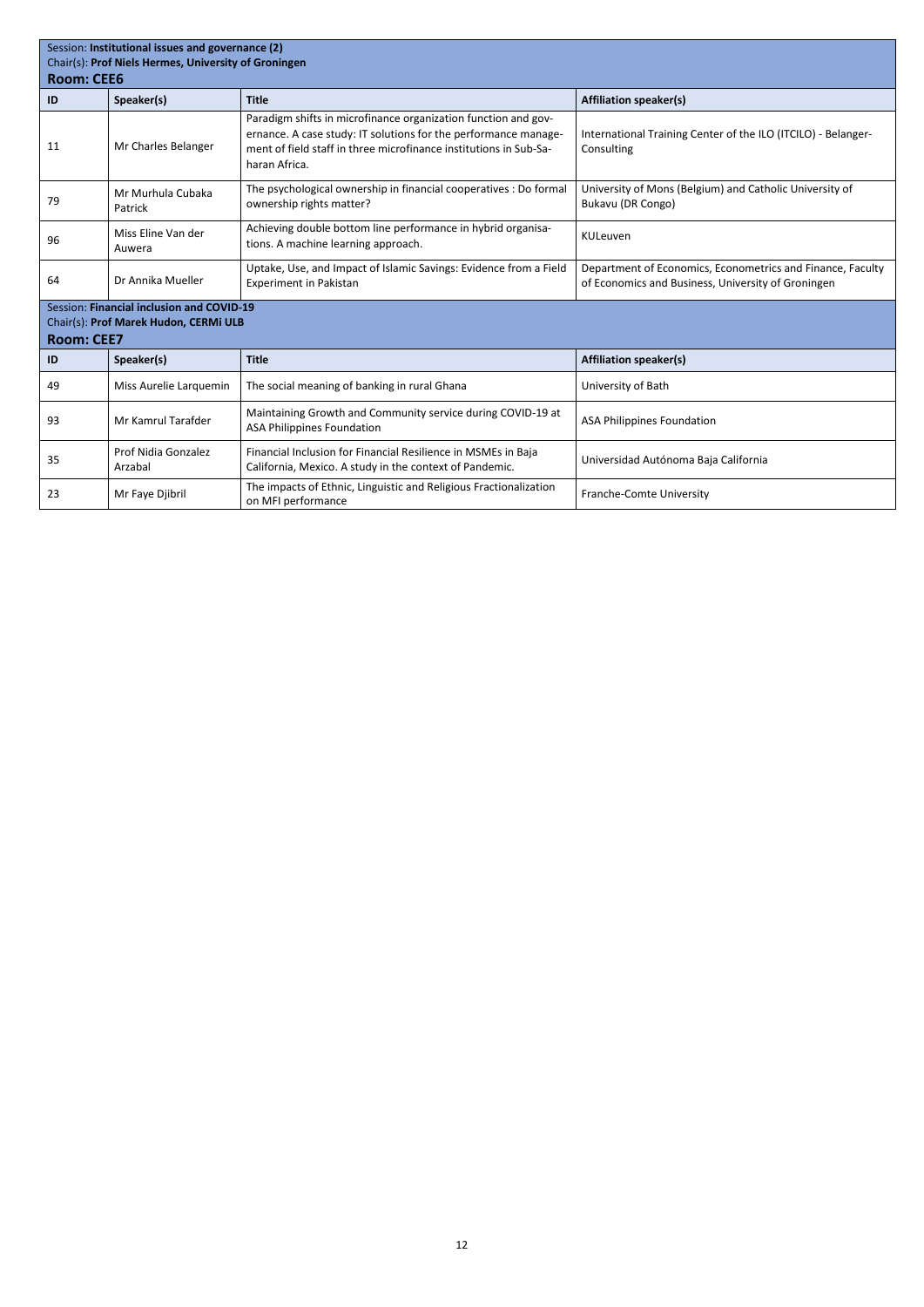# **Tuesday 21st June 2022 9:00-11:00**

### Session: **Markets, policies and regulation (2)** Chair(s): **Dr Cécile Godfroid, University of Mons**

| <b>Room: CEE1</b> |  |
|-------------------|--|
|-------------------|--|

| .   |                             |                                                                                                                                                                     |                                                 |  |
|-----|-----------------------------|---------------------------------------------------------------------------------------------------------------------------------------------------------------------|-------------------------------------------------|--|
| ID  | Speaker(s)                  | <b>Title</b>                                                                                                                                                        | <b>Affiliation speaker(s)</b>                   |  |
| 50  | Mr François-Xavier<br>Ledru | More of the same? A financial comparison of impact and socially<br>responsible investments                                                                          | <b>UNamur - ULB</b>                             |  |
| 52  | Miss Elena Magli            | What do we ultimately want from microfinance? Exploring Per-<br>sonal Microcredit in the UK through the lens of the Diverse and<br>Alternative Economies framework. | The Yunus Centre for Social Business and Health |  |
| 100 | Dr Pål M Vik                | Self-preservation or professional integrity? The role and purpose<br>of self-regulation in European microfinance                                                    | University of Salford                           |  |
| 77  | Dr Thelma Okey-Adibe        | Analysis of the Effectiveness of Microfinance Banks (MFBs) in pro-<br>moting financial Inclusion in Lagos State, Nigeria                                            | GSBS, Glasgow Caledonian University             |  |

### Session: **Impact of microfinance**

Chair(s): **Professor Arvind Ashta, CEREN, Burgundy School of Business, Université Bourgogne Franche-Comté**

**Room: CEE7**

| ID                                                                                                 | Speaker(s)                    | <b>Title</b>                                                                                                                                                                          | <b>Affiliation speaker(s)</b>                         |  |
|----------------------------------------------------------------------------------------------------|-------------------------------|---------------------------------------------------------------------------------------------------------------------------------------------------------------------------------------|-------------------------------------------------------|--|
| 12                                                                                                 | Dr Enrico Bellazzecca         | Managing finances and multiple long-term conditions: eliciting<br>the perspectives of individuals living on low incomes                                                               | Politecnico di Milano, School of Management   Tiresia |  |
| 41                                                                                                 | Dr Moises Librado<br>Gonzalez | Health in social businesses: implications for quality of life                                                                                                                         | Universidad Autónoma de Baja California               |  |
| 17                                                                                                 | Prof Alfredo Burlando         | The Impact of State-Sponsored Microlending on Business<br><b>Outcomes in Ghana</b>                                                                                                    | University of Oregon                                  |  |
| 5                                                                                                  | Dr Nargiza<br>Alimukhamedova  | You do not know what you have got until it's gone: Impact<br>evaluation of the closure of the non-bank microfinance sector                                                            | CERGE-EI, Charles University in Prague; WIUT          |  |
| <b>Session: Green Microfinance</b><br>Chair(s): Ms Emanuella Christensen, GCU<br><b>Room: CEE8</b> |                               |                                                                                                                                                                                       |                                                       |  |
| ID                                                                                                 | Speaker(s)                    | <b>Title</b>                                                                                                                                                                          | <b>Affiliation speaker(s)</b>                         |  |
| 107                                                                                                | Dr Thu Hien Dao               | Voice of the Customer: Customer feedback on a digital<br>microinsurance service in Mali                                                                                               | <b>ADA Microfinance</b>                               |  |
| 25                                                                                                 | Dr Davide Forcella            | Digital Green Inclusive Finance: analysis and synergies                                                                                                                               | GICSF-AG/YAPU/CERMi                                   |  |
| 58                                                                                                 | Mr Howard Miller              | A new framework for understanding how inclusive financial<br>services can support low-income people in the context of the<br>climate emergency                                        | Center for Financial Inclusion                        |  |
| 59                                                                                                 | Mr Usman Ahmad<br>Modibbo     | Green Microfinance: exploring the barriers and/or facilitators<br>faced by Microfinance Institutions (MFIs) implementing an<br>المستحقق والمستحدث والمنافس والمستنبذ ومناور والمناورة | <b>Glasgow Caledonian University</b>                  |  |

environmental objective in Nigeria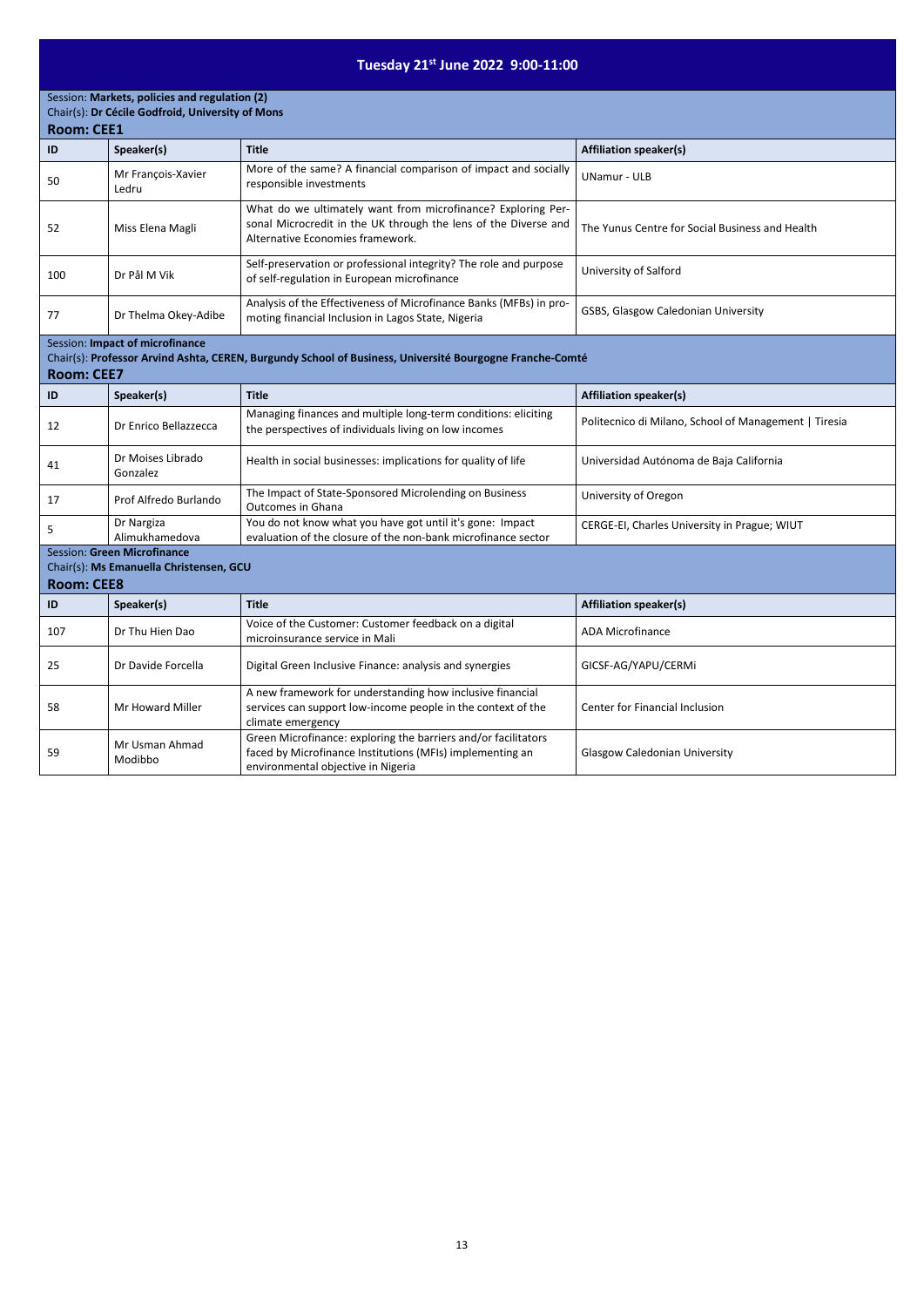# **Tuesday 21st June 2022 14:00-16:00**

Session: **Gender perspectives in microfinance (2)** Chair(s): **Ms Fatma Ibrahim, GCU**

### **Room: CEE1**

| ID                                                                                                     | Speaker(s)                                                                                                 | <b>Title</b>                                                                                                                                             | <b>Affiliation speaker(s)</b>                                                                                                                                            |
|--------------------------------------------------------------------------------------------------------|------------------------------------------------------------------------------------------------------------|----------------------------------------------------------------------------------------------------------------------------------------------------------|--------------------------------------------------------------------------------------------------------------------------------------------------------------------------|
| 72                                                                                                     | Dr Megumi Nishimura<br>Dr. Abhay Joshi                                                                     | Women's Empowerment in Agriculture and Microfinance's Scope<br>of Influence -Evidence from Jalna, Maharashtra State of India                             | Department of International Economics, Faculty of Economics,<br><b>Toyo University</b><br>Department of Socio-Economics, Faculty of Economics,<br>Daito Bunka University |
| 92                                                                                                     | Prof Øystein Strøm                                                                                         | Are female leaders less risk-averse? Evidence from global data on<br>microfinance institutions                                                           | Oslo Metropolitan University, Oslo, Norway                                                                                                                               |
| 97                                                                                                     | Ms Elisa van Dongen                                                                                        | Trapped by the lack of control over savings: Evidence from Paki-<br>stan                                                                                 | Department of Economics, Econometrics and Finance, Faculty<br>of Economics and Business, University of Groningen                                                         |
| 104                                                                                                    | Mr Nzanzu Y'Ise Kivalya                                                                                    | Empowering Women Entrepreneurs: A Systematic Review on the<br>Forgotten Dimensions in Microfinance                                                       | Université de Mons                                                                                                                                                       |
| <b>Room: CEE6</b>                                                                                      | Session: Innovation in microfinance products (1)<br>Chair(s): Dr Enrico Bellazzecca, Politécnico di Milano |                                                                                                                                                          |                                                                                                                                                                          |
| ID                                                                                                     | Speaker(s)                                                                                                 | <b>Title</b>                                                                                                                                             | <b>Affiliation speaker(s)</b>                                                                                                                                            |
| 83                                                                                                     | Prof Alfredo Burlando                                                                                      | Too Fast, Too Furious? Digital Credit Delivery Speed and Repay-<br>ment Rates                                                                            | University of Oregon                                                                                                                                                     |
| 94                                                                                                     | Miss Deborah Umba<br>Ngoyi                                                                                 | Barriers to adoption of digital financial services: what about ac-<br>tors' perception?                                                                  | UMons/CERMi                                                                                                                                                              |
| 38                                                                                                     | <b>Prof Niels Hermes</b>                                                                                   | The Signaling Effect of Household's Informal Indebtedness in<br>Bank Credit Allocation: The Role of Social Context                                       | University of Groningen                                                                                                                                                  |
| 15                                                                                                     | Dr Bert D'Espallier                                                                                        | Does size matter? How group size affects performance in commu-<br>nity-based savings groups                                                              | <b>KU Leuven</b>                                                                                                                                                         |
| <b>Room: CEE8</b>                                                                                      | Session: Social and environmental performance (2)<br>Chair(s): Dr Thelma Okey-Adibe, GCU                   |                                                                                                                                                          |                                                                                                                                                                          |
| ID                                                                                                     | Speaker(s)                                                                                                 | <b>Title</b>                                                                                                                                             | <b>Affiliation speaker(s)</b>                                                                                                                                            |
| 87                                                                                                     | Dr Greta Seibel                                                                                            | Access to Credit for Indonesian SMEs since Independence: Bridg-<br>ing the Gap towards Financial Inclusion                                               | London School of Economics and Political Science                                                                                                                         |
| 40                                                                                                     | Dr Nsubili Isaga                                                                                           | Determinants of Financial Inclusion among Youth entrepreneurs<br>in Tanzania                                                                             | <b>Mzumbe University</b>                                                                                                                                                 |
| 69                                                                                                     | Dr Ahmad Nawaz                                                                                             | Investigating the role of adaptive strategies in reducing vulnera-<br>bilities of Micro-credit borrowers: A survey based evidence from<br>Rural Pakistan | Graduate Institute of Development Studies, Lahore School of<br>Economics, Pakistan                                                                                       |
| 84                                                                                                     | Dr Ahmad Nawaz                                                                                             | Access to Formal versus Informal Credit in Ensuring Food Security<br>for Rural Households in Pakistan: An Evidence from Climate<br>Change Impact Survey  | Graduate Institute of Development Studies, Lahore School of<br>Economics, Lahore, Pakistan                                                                               |
| Session: Institutional issues and governance (3)<br>Chair(s): Ms Elena Magli, GCU<br><b>Room: CEE7</b> |                                                                                                            |                                                                                                                                                          |                                                                                                                                                                          |
| ID                                                                                                     | Speaker(s)                                                                                                 | <b>Title</b>                                                                                                                                             | <b>Affiliation speaker(s)</b>                                                                                                                                            |
| 22                                                                                                     | Prof Lucia Dalla<br>Pellegrina                                                                             | Efficiency and Outreach in the European Microfinance Sector                                                                                              | Univeristà di Milano-Bicocca                                                                                                                                             |
| 99                                                                                                     | Prof Baptiste Venet                                                                                        | When Pro-poor Microcredit Institutions Favor Richer Borrowers -<br>A Moral Hazard Story.                                                                 | University Paris-Dauphine                                                                                                                                                |

| 102 | Prof Adalbert Winkler | The Microfinance Business Model: Declining subsidies in a favora-<br>ble macroeconomic environment | Frankfurt School of Finance & Management                     |
|-----|-----------------------|----------------------------------------------------------------------------------------------------|--------------------------------------------------------------|
| 103 | Miss Pámela Wolf      | Determinants of the performance of Peruvian MFIs, an analysis                                      | Instituto Nacional de Defensa Civil (INDECI) - Government of |
|     | Casallo               | for the period 2011-2017                                                                           | Peru                                                         |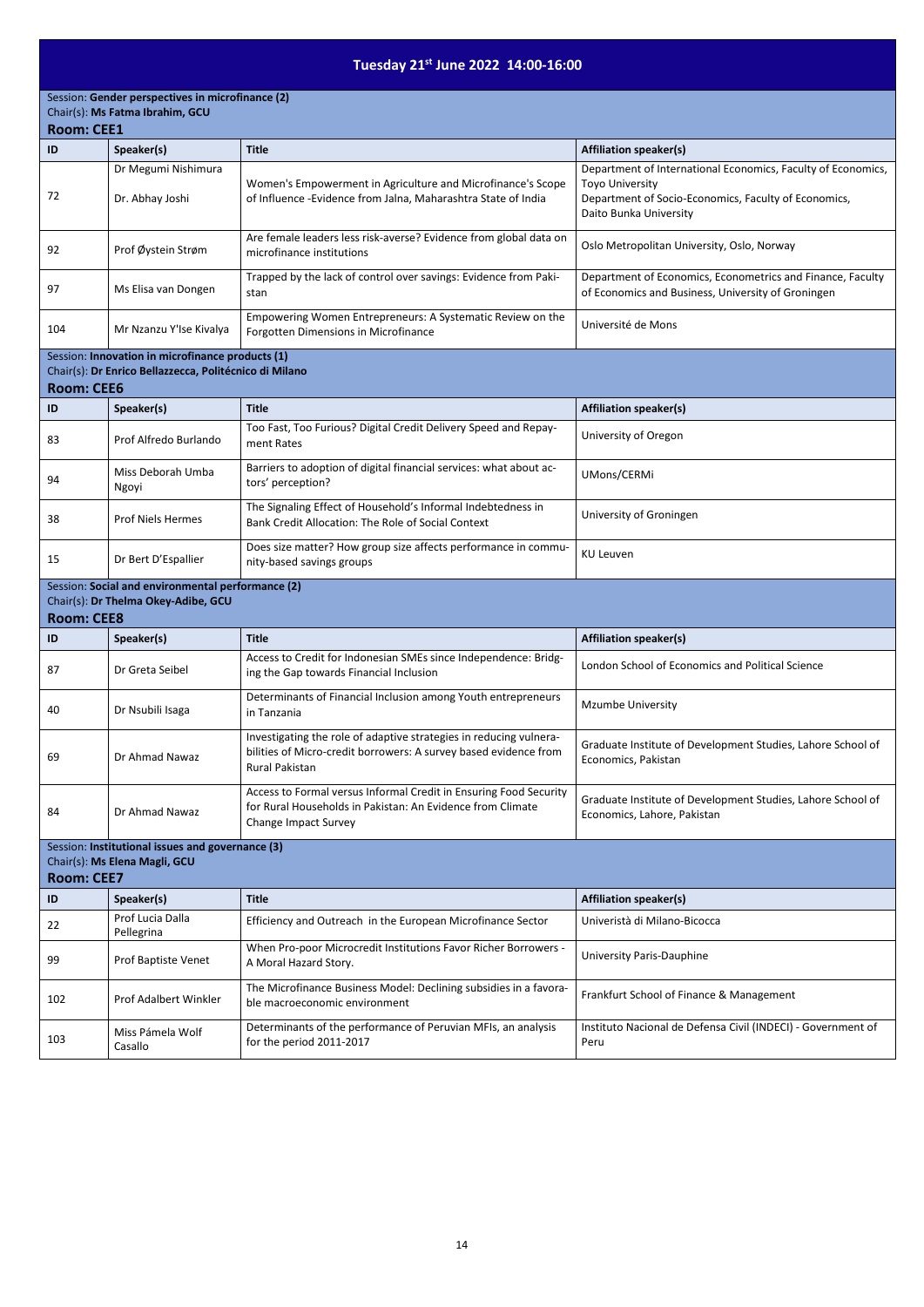# **Wednesday 22nd June 2022 9:00-11:00**

Session: **Impact of microfinance and COVID-19** 

### Chair(s): **Dr Anika Mueller, University of Groningen**

| <b>Room: CEE1</b> |  |
|-------------------|--|
|-------------------|--|

| RUUIII. LEET      |                                                                                   |                                                                                                                              |                                                                           |  |
|-------------------|-----------------------------------------------------------------------------------|------------------------------------------------------------------------------------------------------------------------------|---------------------------------------------------------------------------|--|
| ID                | Speaker(s)                                                                        | <b>Title</b>                                                                                                                 | <b>Affiliation speaker(s)</b>                                             |  |
| 27                | Dr Roberto Fuentes<br>Contreras (Dr Moisés<br>Librado Gonzalez)                   | Entrepreneurship in the context of the pandemic. An analysis<br>from microfinance and formal education, in Tijuana Mexico.   | Universidad Autónoma de Baja California                                   |  |
| $\overline{7}$    | Prof Arvind Ashta                                                                 | How has COVID impacted postal financial services?                                                                            | CEREN, Burgundy School of Business, Université Bourgogne<br>Franche-Comté |  |
| 37                | Dr Mohshin Habib                                                                  | Does Microfinance address Intergenerational Transmission of<br>Poverty: Case of ASA Philippines Foundation                   | <b>ASA Philippines Foundation</b>                                         |  |
| 51                | Dr Moisés Librado<br>Gonzalez                                                     | Microfinance for the sustainable development of social business                                                              | Autonomous University of Baja California                                  |  |
| <b>Room: CEE8</b> | Session: Global perspectives in microfinance<br>Chair(s): Dr Neil McHugh, GCU     |                                                                                                                              |                                                                           |  |
| ID                | Speaker(s)                                                                        | <b>Title</b>                                                                                                                 | <b>Affiliation speaker(s)</b>                                             |  |
| 44                | Dr Knar Khachatryan                                                               | Spillovers in Social Entrepreneurship: Spatial proximity and<br>microfinance performance                                     | American University of Armenia                                            |  |
| 47                | Dr Maricruz Lacalle-<br>Calderon                                                  | A COMPARATIVE ANALYSIS OF MICROFINANCE, ODA AND IMF<br>LENDING ON ECONOMIC INEQUALITY                                        | Universidad Autónoma Madrid                                               |  |
| 55                | Dr Geri Mason                                                                     | The Existential Crisis of Microfinance during the COVID-19 Global<br>Pandemic: Global Evidence from VisionFund International | <b>Seattle Pacific University</b>                                         |  |
| 28                | Mr Andreas Gerckens<br>(presenting Davide<br>Forcella)                            | Improvise, adapt, overcome: On the state of microfinance for<br>climate change adaptation                                    | University of Regensburg, Department of Finance                           |  |
|                   | Session: Innovation in microfinance products (2)<br>Chair(s): Prof Baptiste Venet |                                                                                                                              |                                                                           |  |
| <b>Room: CEE6</b> |                                                                                   |                                                                                                                              |                                                                           |  |
| ID                | Speaker(s)                                                                        | <b>Title</b>                                                                                                                 | <b>Affiliation speaker(s)</b>                                             |  |
| $\mathbf{1}$      | Ms Syedah Ahmad                                                                   | Risk aversion and prudence among poor Muslim households: An<br>experimental evidence                                         | University of Groningen                                                   |  |
| 16                | Dr Thanawit Bunsit                                                                | Debt repayment behaviour and over-indebtedness in rural<br>Thailand                                                          | Thaksin University, Thailand                                              |  |
| 98                | Mr Daniël van Hemert                                                              | Saving Group performance and facilitation model differences:<br>what is optimal?                                             | KU Leuven, University of Agder                                            |  |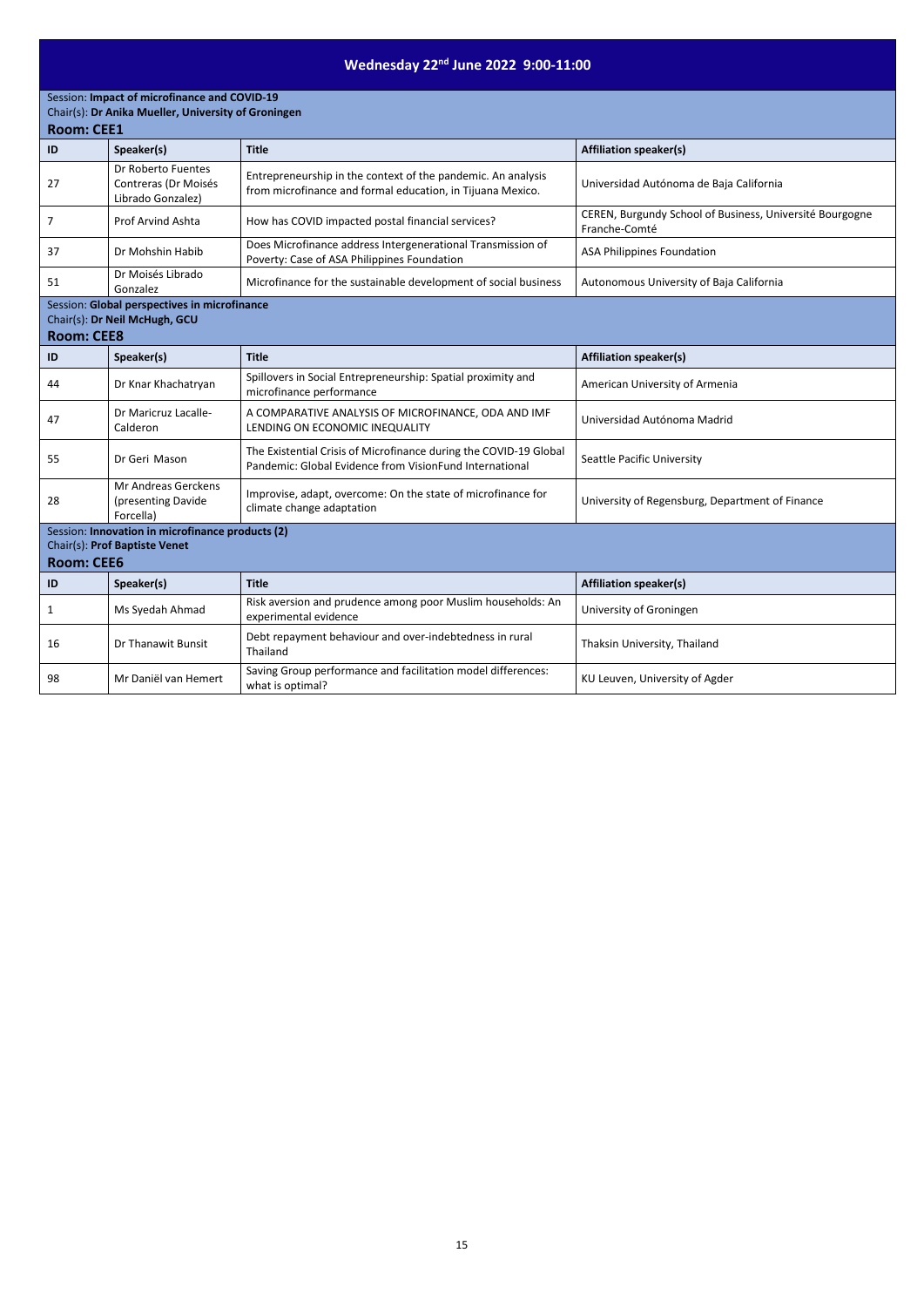### **Useful Information for attending ERCM 2022**

We look forward to welcoming you to Glasgow Caledonian University. Please see the following information to help you plan and prepare for your day.

The ERCM 2022 registration desk will open at 8.30am on Monday 20<sup>th</sup> June 2022 situated in the foyer, ground floor of the Centre for Executive Education (CEE) Building (No 7 of Campus Map). GCU staff members can be identified by their white ERCM 2022conference t-shirts should you need any assistance and will be available throughout the conference. When registering you will be provided with a lanyard, please ensure that you wear this at all times during the conference and both social events as it indicates to the GCU staff members that you are an ERCM 2022 delegate.

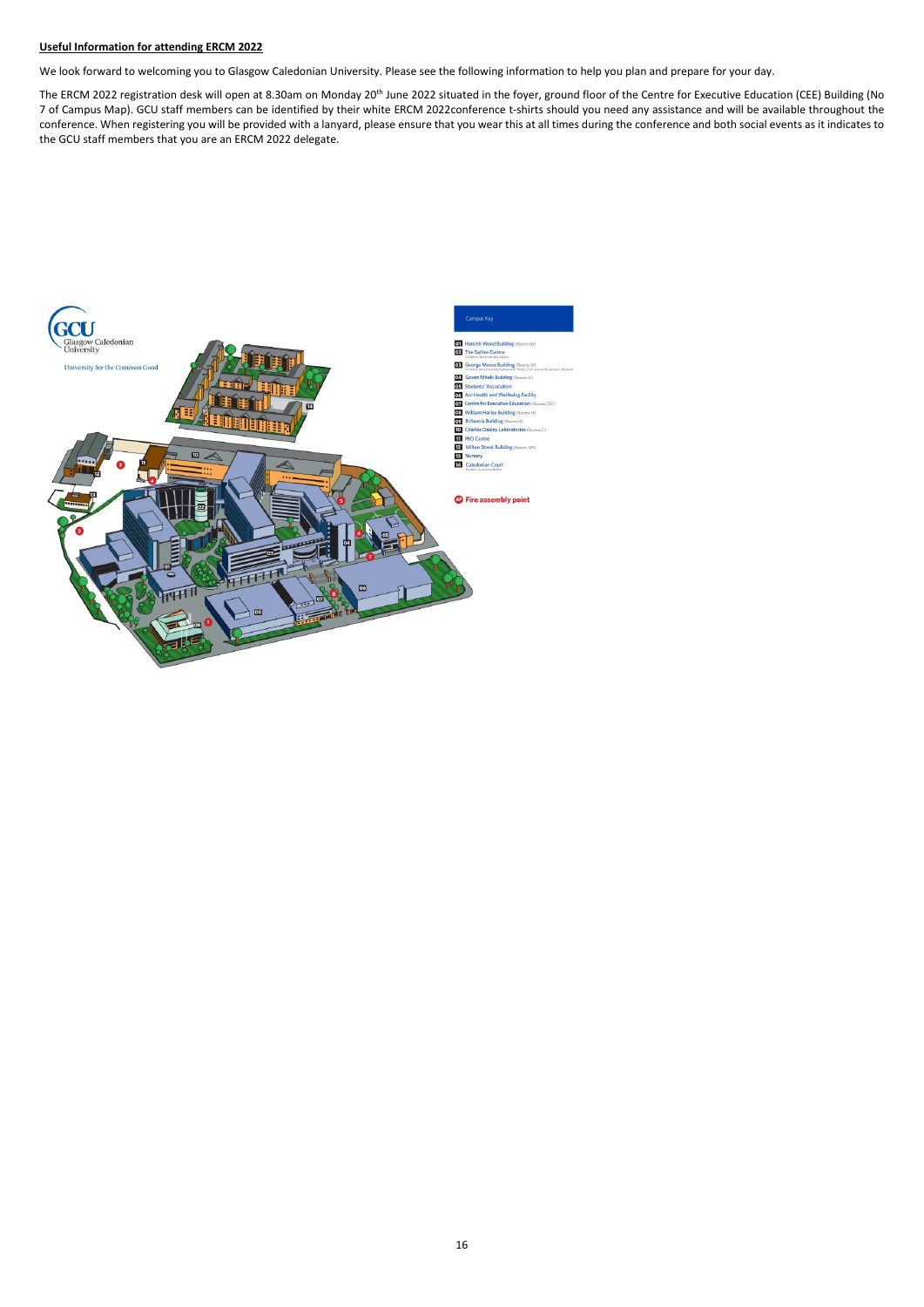### **Car Parking Instructions for Conference and Event Organisers and Attendees**

Conference and Events at Glasgow Caledonian University has negotiated a rate of £8.00 per day for car parking at Concert Square and Cambridge street car parks and £7.00 per day at Dundasvale car park to make the day of your event more comfortable for you and your event delegates.

The university is easily accessible from Junction 16 (Westbound) or Junctions 15 & 17 (Eastbound) of the M8 motorway. Although no parking is available on campus, there is ample space available at the nearby Cambridge street and Dundasvale car parks.

- 1. Upon your arrival at the car park you will be issued with a ticket
- 2. Take this ticket and bring it along to the event at GCU as this is where the ticket will need to be scanned
- 3. The machine where your ticket can be validated is located in the Security office which is located in the William Harley building number **8 on the campus map**.
- 4. After your parking ticket has been scanned and your event has finished take the ticket back to the car park where the ticket will be validated and you will be charged £8.00/£7.00 for the day.

### **Open W-Fi Instructions**

Open Wi-Fi access is available to GCU visitors throughout the GCU main campus. GCU visitors can connect to the internet via **WiFi Guest** by registering their personal devices.

GCU staff, students and delegates from other academic institutions should be able to connect to the Internet via **Eduroam**, as our main Wi-Fi network, by using their institution log in details.

To connect to the guest wireless from your Wi-Fi device, please do as follows:

- 1. Select **WiFi Guest** from the Wi-Fi network list.
- 2. Open your preferred web browser and select **Get Online** at Glasgow Caledonian University.



3. If you are already registered with Cloud Wi-Fi, you may use your previous credentials to access the service, otherwise select the **Create Account** option.

| Create Account<br>۰                         |  |
|---------------------------------------------|--|
| Sign Up for Wi-Fi Access                    |  |
| Name *                                      |  |
| Surname*                                    |  |
| House name or number"                       |  |
| Postcode <sup>+</sup>                       |  |
| Mobile number*                              |  |
| Date of Birth *<br>Gender<br>Female<br>Male |  |
| Email *                                     |  |

#### 4. Enter all the required information and select **Continue**.

| 13:55                                            |                              |
|--------------------------------------------------|------------------------------|
| a service thecloud net                           | C                            |
|                                                  | WIFI Rowered by<br>The Cloud |
| Login / Registration                             |                              |
| Account Sign In                                  |                              |
| Email *                                          |                              |
|                                                  |                              |
| Password *                                       | (Forgotten password?)        |
|                                                  |                              |
| <b>Continue</b><br><b>Profilmy and specially</b> |                              |
| <b>Create Account</b>                            | s                            |
| <b>Other Providers</b>                           | $\rightarrow$                |
| Products                                         | $\overline{\phantom{a}}$     |
| Terms Privacy & Cookies About Us                 |                              |
|                                                  |                              |

5. Name the device so you can manage it later, or skip this step.

6. You are **now connected to WiFi Guest** network and you can browse the Internet. *Please note: Visitors can only register two devices per email account. Existing users can connect directly by logging in with a previous account created in another establishment.*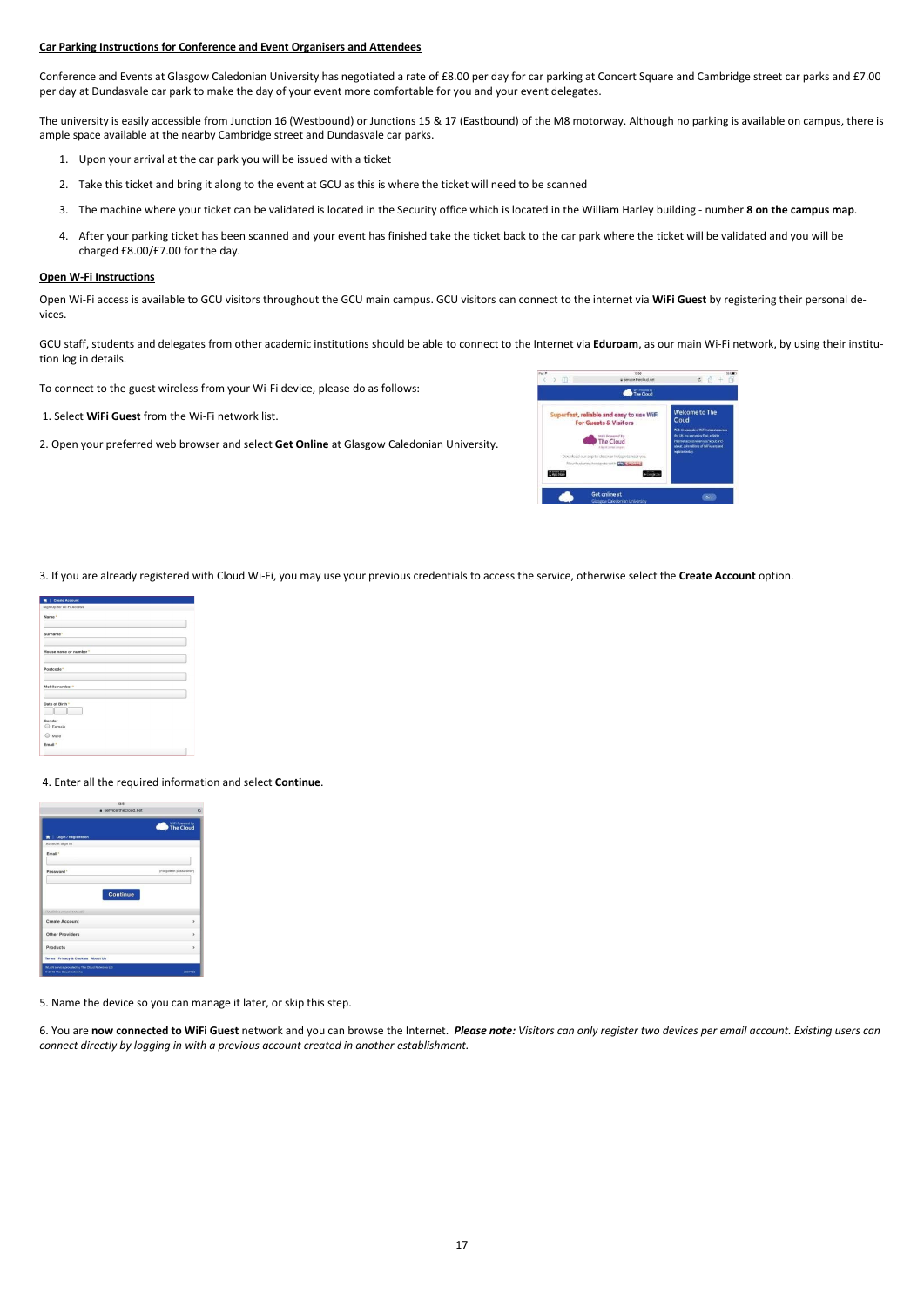### **Housekeeping**

Delegates can store luggage in room CEE 5. Please note that GCU hold no responsibility for lost or stolen luggage held at GCU. Male and Female toilets are sign posted throughout the building.

### **First Aid**

If you require the assistance of first aid, please bring this to the attention of one of the ERCM Team members and they will notify a GCU first aider immediately.

### **Fire Procedures**

Anyone discovering a fire should set off the alarm at the nearest fire alarm call point and immediately let a ERCM Team member know who will call security on ext 2222 or 0141 273 1999 if using a landline or mobile phone, giving details of the location of the fire and, where possible, the floor and room numbers.

When the alarm sounds; you should evacuate the building immediately along the nearest fire escape route without stopping to take equipment or possessions. Lifts must not be used. Fire alarm systems are specific to their own building/buildings and will not activate in unison for all buildings on campus. All occupants should proceed to the designated Fire Assembly Point (see Campus Map above). These are also indicated on Fire Action Notices throughout the building.

### **Civic Reception on Monday 20th June 2022 (7.00pm – 8.30pm)**

Drinks and a cold/hot fork buffet (if you have informed us that you have a dietary requirement, this will be catered for) will be served from 7pm-8.30pm at the Civic Reception held at [Glasgow City Chambers,](https://peoplemakeglasgow.com/things-to-do/top-attractions/city-chambers/glasgow-city-chambers) George Square, Glasgow, G2 1DU.

### **Conference Dinner on Tuesday 21st June 2022 (7.00pm – late)**

The conference dinner will take place at [Grand Central Glasgow](https://www.guestreservations.com/grand-central-hotel-glasgow/booking?msclkid=57552875a540168dcc4c4af3ac3950b8) 99 Gordon Street, Glasgow G1 3SF. There will be a drinks reception at 7pm and delegates are to be seated **no later than 7.30pm** for the dinner. It will be a 3 course set menu with wine/soft drinks (if you have informed us that you have a dietary requirement, this will be catered for). Please note that there will be a cash bar.

### **Photographs**

Photographs will be taken throughout the conference. These photographs will be used for the GCU newsletter/ website and may also be used by the ERCM committee. Please inform someone on the conference reception if you object to your photo being used in this way.

### **Getting Here**

Glasgow is conveniently situated for all forms of transport. Glasgow Caledonian University is in the heart of Glasgow and easily accessible to most combinations of travel. A travel guide is available on our [website.](https://www.gcu.ac.uk/aboutgcu/howtofindus/traveldirections)

### **Local Taxi Numbers**

Glasgow Taxis – 0141 429 7070 / Network ACS – 0141 557 1110